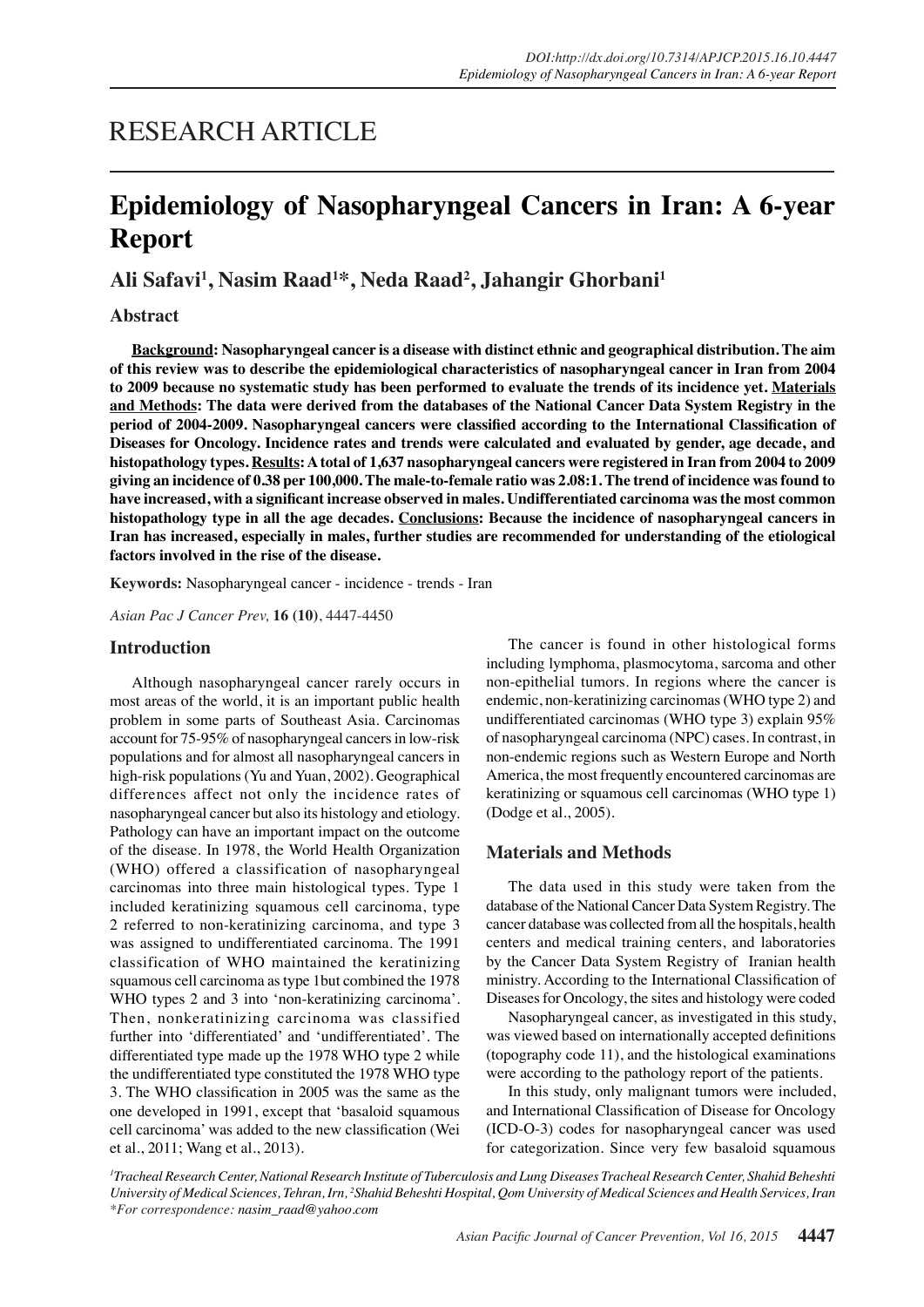## *Ali Safavi et al*

cell carcinomas were reported, the available cases of nasopharyngeal carcinoma were classified according to the WHO classification as keratinizing squamous cell carcinoma [WHO 1](ICD-O codes 8070 and 8071), differentiated non-keratinizing squamous cell carcinoma [WHO 2] (ICD-O codes 8012, 8032, 8072 ,8073and 8074), anaplastic, lymphoepithelial and undifferentiated non-keratinizing squamous cell carcinoma [WHO 3] (ICD-O codes 8020, 8021and 8082), and carcinoma not otherwise specified [NOS](ICD-O code 8010)( Dodge et al., 2005). The remaining ICD-O codes were categorized as lymphomas and other nasopharyngeal cancers (i.e. melanoma, sarcoma, plasmocytoma, chordoma, malignant salivary gland tumor, PNET and other non-epithelial tumors). The information about the nasopharyngeal cancers diagnosed between 2004 and 2009 was collected and stratified by gender, age decade, and histopathology of cancer. The data regarding the population structure of Iran were received from the Statistics Centre of Iran. The incidence rates were calculated per 100,000 people. The data were analyzed using SPSS, version 16. The trend was analyzed by using chi-square test. The differences were considered significant at p<0.05. Confidence intervals of 95% were calculated for standardized rates. For further comparisons, the cases were subdivided into two age



**Figure 1. Trend of Cancer Incidence in Males and Females** 



**Figure 2. Trend of Nasopharyngeal Cancer Incidence in Age Decades** 

groups (<30 and 30<years old). Logistic regression was used to compare the histopathology types in <30 year-old cases with those of 30<year-old ones.

## **Results**

## *The total number of the nasopharyngeal cancer patients and their mean age at diagnosis*

A total of 1637 cases of nasopharyngeal cancer were reported to the Cancer Data System Registry from 2004 to 2009. 40patients were under10 years of age, 128 patients between 10 and 19,163 patients between 20 and 29,194 patients between 30 and 39, 340 between 40 and 49, 334 between 50 and 59, and 455 patients over 60. The mean age was  $47.16 \pm 18.38$ . The males accounted for 67% of the cases (n =1106) and the females for  $33\%$  (n =531). The male-to-female ratio was 2.08:1.

### *The incidence and trend of nasopharyngeal cancer*

The age-adjusted incidence of nasopharyngeal cancer from 2004 to 2009 was 0.38 per 100,000 (CI 95%: 0.384±0.019). During the study period, the highest incidence rate was in 2008. From 2004 to 2009, the increase in the rate of cancer was 14%. The percentage difference between the highest and lowest incidence rates in these years was 30%. Using chi-square test for the trend of incidence, the incidence of cancer was significantly increasing (p=0.017).

### *The incidence and trend of cancer by gender*

The incidence in the males (0.51 per 100,000) was higher than that in the females (0.25 per 100,000). For the males and the females, the p-value for the trend of incidence was 0.006 and 0.834 respectively; that is, the p-value was statistically significant for the males. (Figure 1).

#### *The trends of incidence in age decades*

The trend of cancer based on the decades of age is



**Figure 3. Percentage of Pathological Types in Age Decades** 

## **Table 1. The Percentage and Trends of Incidence in Different Pathological Types**

| Pathological types                                 | Total      |         | Female     |         | Male       |         |
|----------------------------------------------------|------------|---------|------------|---------|------------|---------|
|                                                    | Percentage | p-value | Percentage | p-value | Percentage | p-value |
| keratinizing squamous cell carcinomas (WHO 1)      | $10.60\%$  | 0.238   | 10.50%     | 0.969   | $10.70\%$  | 0.145   |
| Differentiated non-keratinizing carcinomas (WHO 2) | $4.10\%$   | 0.68    | 2.60%      | 0.922   | 4.80%      | 0.615   |
| Undifferentiated carcinomas (WHO 3)                | 55.20%     | 0.208   | 50.60%     | 0.246   | 57.50%     | 0.023   |
| carcinoma not otherwise specified [NOS]            | 15.30%     | 0.001   | 17.50%     | 0.271   | 14.20%     | 0.001   |
| lymphomas                                          | 8.70%      | 0.685   | $7.90\%$   | 0.569   | 5.10%      | 0.955   |
| other nasopharyngeal cancers                       | $6.10\%$   | 0.693   | $10.90\%$  | 0.952   | 7.70%      | 0.569   |

75.0

**4448** *Asian Pacific Journal of Cancer Prevention, Vol 16, 2015* 100.0



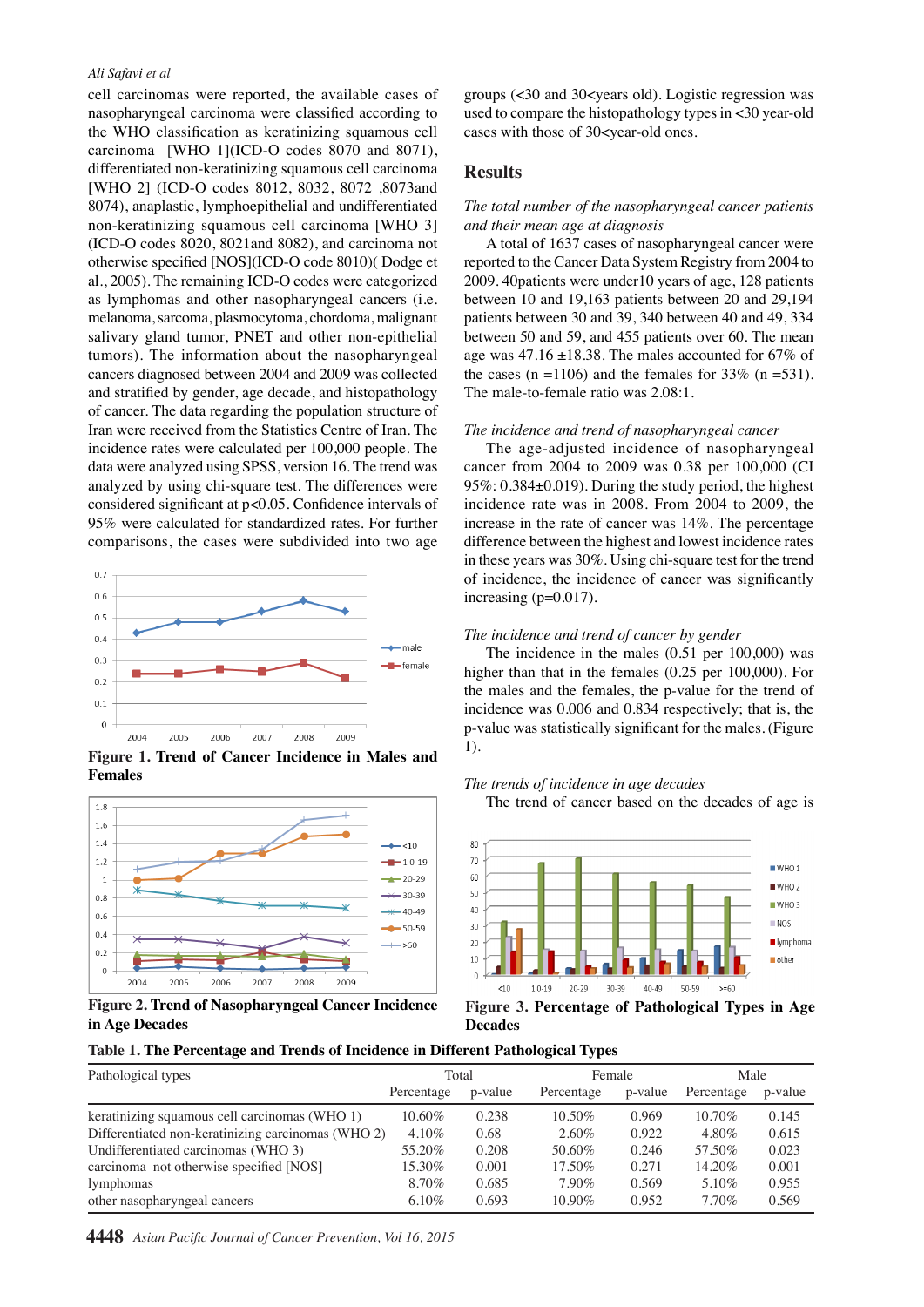# *DOI:http://dx.doi.org/10.7314/APJCP.2015.16.10.4447 Epidemiology of Nasopharyngeal Cancers in Iran: A 6-year Report*

shown in Figure 2. The p-value at ages over 50 was considered statistically significant. For 50-59 and>=60 years, the p-value of the trend was 0.023 and 0.002 respectively.

# *The patients classified histologically and the trends of histopathology*

Table1 shows the histological types of nasopharyngeal cancer in the total population, males and females. The results showed that undifferentiated non-keratinizing carcinoma was the most frequent pathology during 2004 to 2009. Using the chi-square test of trend, the p-value for NOS (carcinoma not otherwise specified) was statistically significant. The incidence of undifferentiated non-keratinizing carcinoma (WHO 3) and NOS was significantly increased in the males; the p-value was 0.023 and 0.001 respectively. In addition, as Table 1 indicates, the p-value for the gender segregation of tumor types (except of undifferentiated non-keratinizing carcinoma and NOS in the males) was not statistically significant.

# *The percentage of histopathologic types of nasopharyngeal cancer in the age groups*

Histopathologic types of nasopharyngeal cancer in age decades are shown in Figure -3. Undifferentiated carcinoma was the most common type in all the age decades. Keratinizing squamous cell carcinoma was 0% in patients under 10 years of age and 0.8% in patients between10 and 19 years. As compared to patients under 30, those over 30 had significantly greater odds for keratinizing squamous cell carcinoma and other tumors than for undifferentiated non-keratinizing carcinoma. The p-values were 0.02 and <0.001 for patients under and over 30 years respectively.

# **Discussion**

Since cancer can be life-threatening and treatment is costly and sometimes ineffective, prevention is very important. Gaining a better understanding of the epidemiology of cancers is the first step in cancerpreventive programs. The purpose of this review is to answer unresolved questions about epidemiology of nasopharyngeal cancer in Iran to clarify the underlying causes of this tumor. The geographical distribution of nasopharyngeal cancer is peculiar and reflects differences in terms of the tumor pathology and epidemiology. The incidence of nasopharyngeal cancer in the world is averagely less than one in 100,000 ( Turkoz et al., 2011). Southern China is reported to have the highest age-adjusted rate of incidence for nasopharyngeal cancer, ranging from 25 to 50 per 100,000 people (Dodge et al., 2005). Intermediate rates have been found among certain populations in Southeast Asia as well as in natives of the Arctic region, North Africa, and the Middle East (Chang and Adami, 2006). In this study, the incidence of nasopharyngeal cancer in Iran was found to be 0.38 per 100,000, but it rose significantly from 2004 to 2009. Several studies conducted in China during past decades showed that the incidence of nasopharyngeal carcinoma had remained stable or slightly decreased in females living

in low-risk regions but slightly increased in males living in high-risk regions (Xu et al., 2013).

However, the incidence rate has decreased in Southern part of China (Guangzhou) in the recent years (Li et al., 2014) .According to the literature, the incidence has declined in Taiwan and Singapore (Hsu et al., 2006;Luo et al., 2007).Between 1965 and 1999, the overall incidence rate in the United States remained unchanged at something about 0.7 per 100,000 persons ( Lee and Ko ,2005). As observed, nasopharyngeal carcinoma risk is on a slow decline in many European countries (Arnold et al., 2013).

As our study revealed, the incidence rate of the disease in Iranians over 50 years of age and in males had increased. The fact that an increase occurred in the incidence in Iran within six years suggest that there might have been a change in the etiological factors. This sounds the alarms in that greater attention should be paid to the etiological factors in the country.

In our study, male-to-female ratio was 2.08:1. Most similar studies in other countries have revealed that nasopharyngeal cancer is more common in men than in women, and the ratio of males to females diagnosed with nasopharyngeal cancer is about 3 to 1(Thompson.,2007). The majority of nasopharyngeal cancer cases in this study had undifferentiated carcinoma, which accounted for about 55.2% of the cases. Keratinizing carcinoma and nonkeratinizing subtype were present in 10.6% and 4.1 % (the least common carcinoma) of the patients respectively. In similar studies previously did in other countries, undifferentiated carcinoma turned out as the most frequent tumor but with a different frequency in each study. Studies indicated that undifferentiated carcinoma in the new WHO classification accounted for 63% of all the cases of nasopharyngeal carcinoma in North America, but for 95% in southern China. However, differentiated non-keratinizing carcinoma comprised 12% of cases in North America, but it was less than 3% in southern China. As for differentiated keratinizing squamous cell carcinoma, it accounted for 25% of the cases in North America, but for less than 2% of those that occurred in southern China ((Tao and Chan , 2007)). A study in Sudan (i.e. an intermediate-risk country) showed that types 2 and 3 in WHO classification accounted for 15.58 % and 65.97% of nasopharyngeal cancer specimens respectively. In contrast, type 1 was identified in only 1.18% (Abdullah et al., 2011). Keratinizing carcinoma was the predominant nasopharyngeal carcinoma type in 47% of the corresponding patients born in the Netherlands (Arnold et al., 2013).

In the present study, there was not any case of keratinizing squamous cell carcinoma in patients under 10 years of age, whereas undifferentiated carcinoma was the most common in this age group (31.9%) followed by other cancers (27.3%) especially sarcoma that was more common. It has been shown in the literature that undifferentiated carcinoma was the most common nasopharyngeal carcinoma in children (Sultan et al., 2010; Rouge et al., 2011; Liu et al., 2014). In our study, keratinizing squamous cell carcinoma and other tumors were of a significantly greater occurrence than undifferentiated non-keratinizing carcinoma in patients